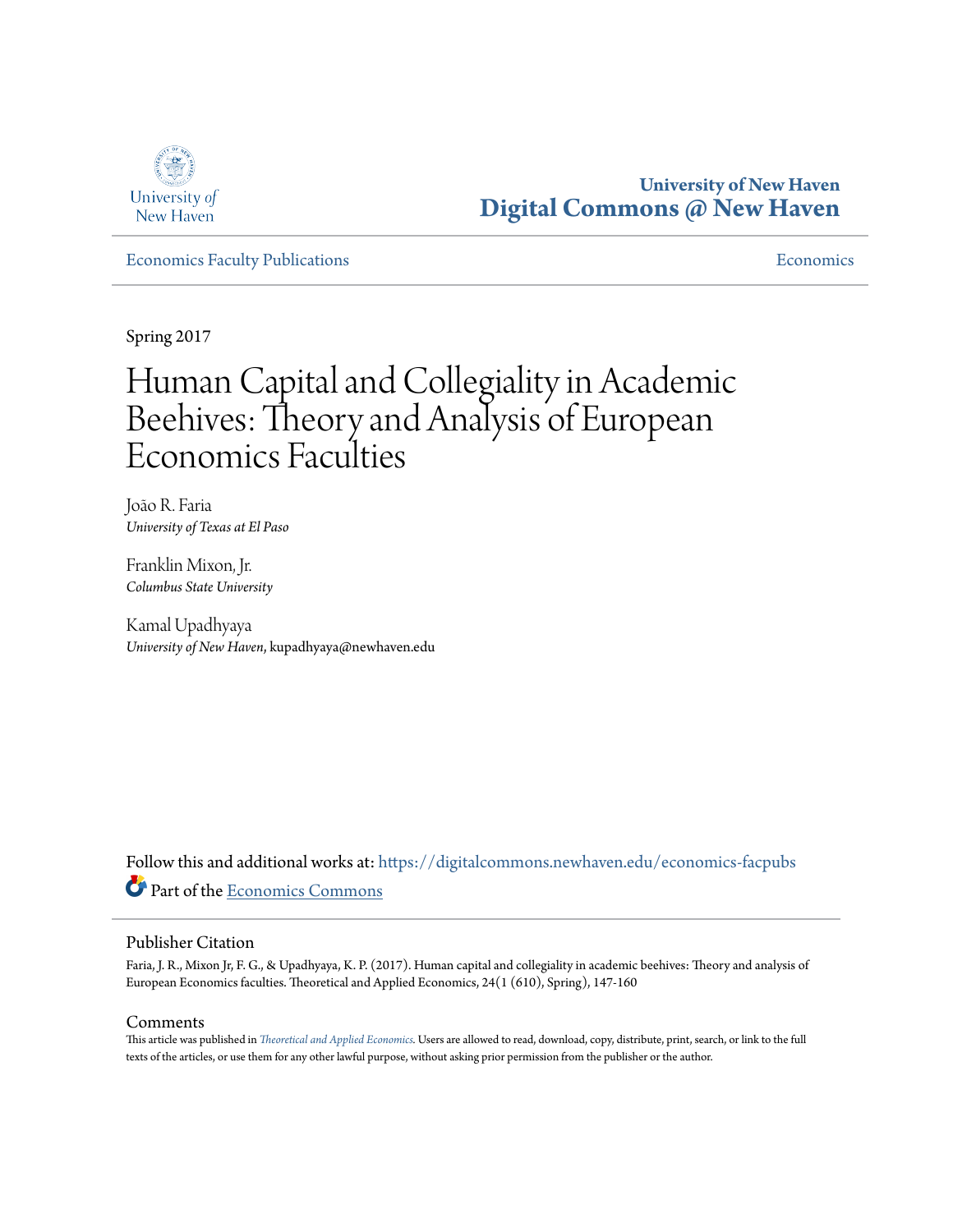*Theoretical and Applied Economics Volume XXIV (2017), No. 1(610), Spring, pp. 147-162*

# **Human capital and collegiality in academic beehives: Theory and analysis of European Economics faculties**

**João R. FARIA**  University of Texas, El Paso, USA **Franklin G. MIXON, Jr.**  Columbus State University, Columbus, USA mixon franklin@columbusstate.edu **Kamal P. UPADHYAYA**  University of New Haven, West Haven, USA

**Abstract.** *This study investigates the importance of the quality of human capital investment and collegiality (i.e., good colleagues) in achieving the type of acclaim in economics captured by receipt of the Yrjö Jahnsson Award, arguably the second-most prestigious award that a European economist can receive as recognition of the importance of his or her research endeavors. We provide an economic model as a foundation for both qualitative and quantitative analyses. Our results indicate that four institutions, namely the Toulouse School of Economics, University College London, University of Oxford and the London School of Economics generally rank highest in supporting a position of acclaim among academic economics faculties in Europe.* 

**Keywords:** economics research; human capital formation; collegiality; scientometrics; Yrjö Jahnsson Award.

**JEL Classification:** A10; A14.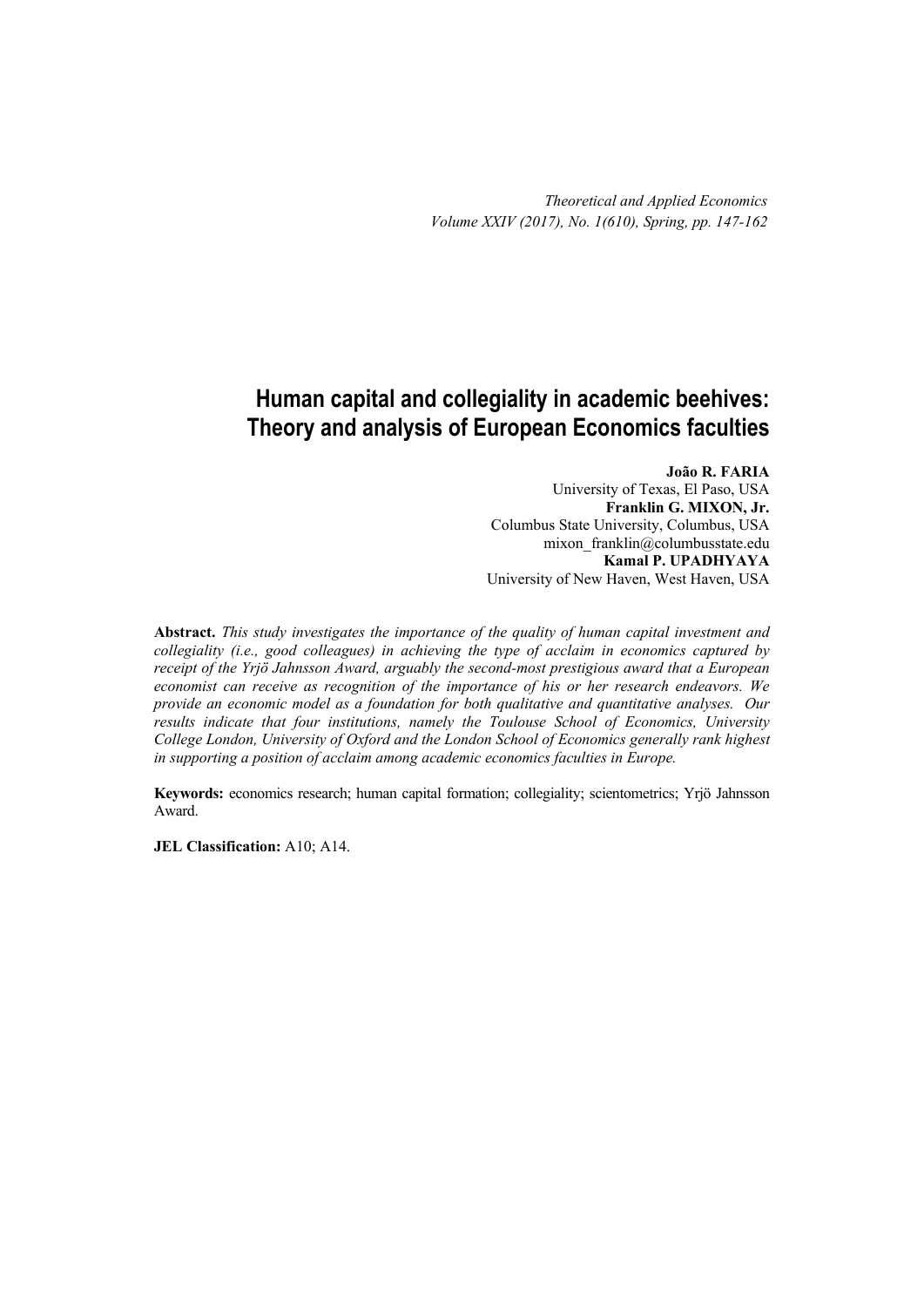#### **1. Introduction and background**

In moving from one institution to another, the late Nobel Laureate George Stigler's (1911-1991) experiences taught him that the types of academic institutions where "seniority [is] not considered an adequate substitute for interesting research" are surely unusual, if not anomalous. To Stigler, these were the types of academic institutions where the faculty engage in "that kind and intensity of scholarship" that leads to truly pioneering work, thus earning them reputations as academic "beehives" (Stigler, 1988:  $46)^{(1)}$  In their role as scholars, professional academics are not typically funded by the piece for their scholarly output, but are instead compensated in equivalent ways. For example, the higher the quality of their scholarship, the more prestigious the journal in which it will be published (Stigler, 1988: 84). The successful researcher is then hired by a more prestigious university, promoted at a rapid rate, more highly-favored by funding institutions such as the National Science Foundation, given a lighter teaching load and elected to the more learned societies (Stigler, 1988: 84-85).

The root of the type of success described above begins with formal human capital accumulation by the young scholar, primarily during his or her graduate school years. In an examination of the average quality of the PhDs trained during the 1960s by the top 36 U.S. *graduate* programs in *economics***,** Hogan (1981) finds that student quality and faculty research activity contributes positively to the quality of *graduate* training in economics.(2) More recently, Hilmer and Hilmer (2009) examine the role played by a PhD recipient's dissertation advisor and graduate economics program in his or her early career publishing success. Controlling for the quality of both the *student's graduate* program and dissertation advisor, they find that *students* working with prominent advisors are significantly more likely to publish in the early portion of their careers than *students* working with less prominent advisors – a result that is more remarkable when considering publications in only the top economics journals. Additional results in Hilmer and Hilmer (2009) suggest that even *students* attending lower ranked programs, but working with "superstar faculty," publish both more articles, and more articles in the top economics journals, than *their counterparts* attending top-ranked programs, but who are working with less prominent advisors.

Over time, doctoral students in economics ultimately graduate, and many find employment among the economics faculties of academic institutions. When they function at a high level, academic departments consist of faculty members committed to interacting in a collegial manner, as one's association with good colleagues provides frequent opportunities for exchanges with strong minds and powerful scientific imaginations "that have a deep understanding of the problems one is struggling with [and] are invaluable in discovering errors and eliminating strange perspectives that creep into one's work (Stigler, 1988:  $36$ )."<sup>(3)</sup> Such a commitment to collegiality, and to excellence in research, becomes self-reinforcing, as scholars who are themselves committed to the endeavor are the ones who accept invitations to join the group (Stigler,  $1988:46$ <sup>(4)</sup>

As in the case of human capital accumulation discussed above, academic research suggests that economics faculty benefit from collegiality. Laband and Tollison (2000), for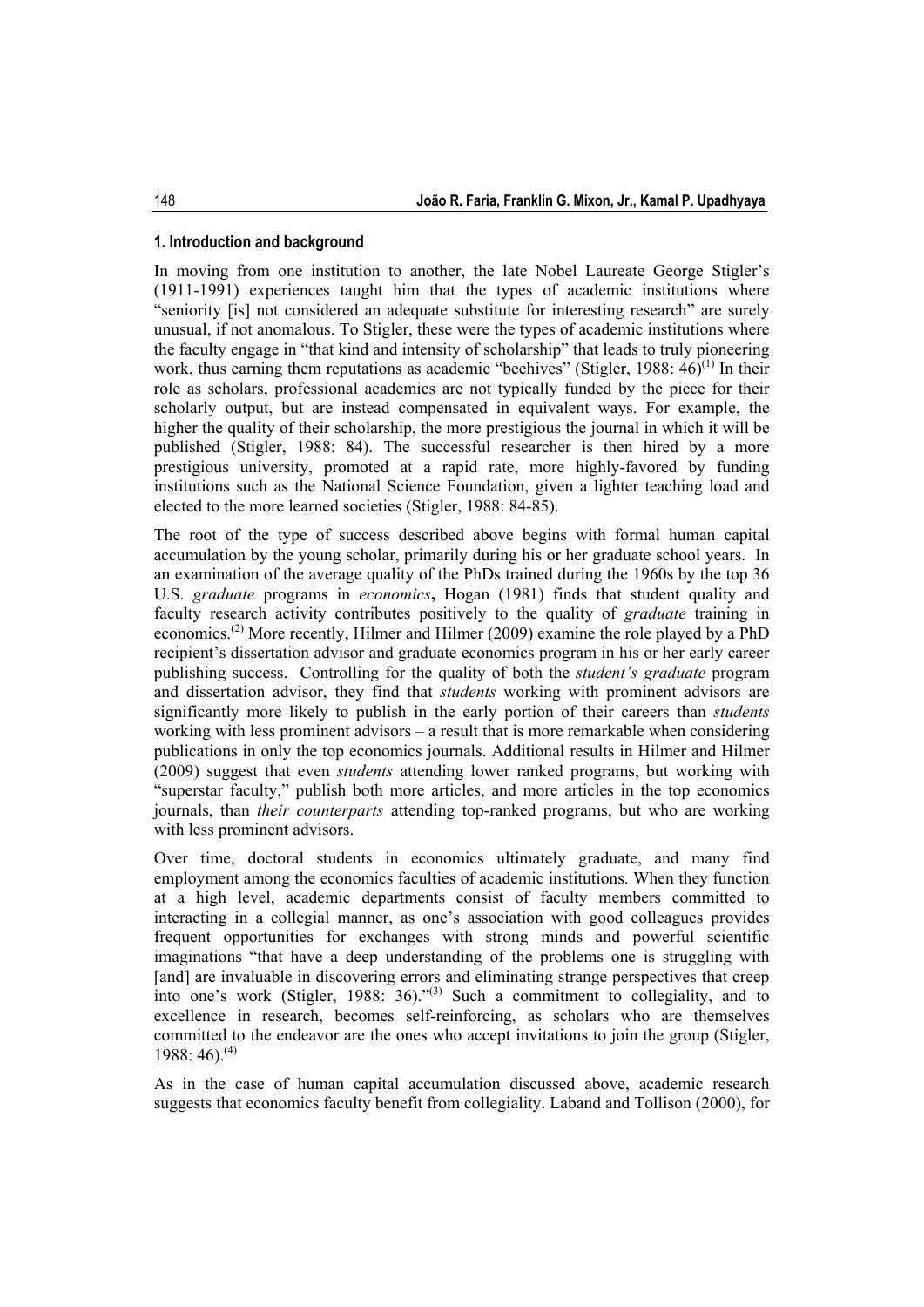example, investigate the impact of the provision by scholars of helpful assistance (e.g., commentary, constructive criticism) on the current research of other academicians by collecting the number of individuals acknowledged in the authors' footnotes for all articles published in the *Review of Economics and Statistics* over the period 1976-1980.(5) Their analysis indicates that the scholarly impact of published research, as measured by citations to it, is a positive function of the number of helpful comments provided by others to that published research (Laband and Tollison, 2000). In a later extension, Laband and Tollison (2003) examine the authors' acknowledgements for all articles published in the three leading economics journals – *American Economic Review* (AER), *Journal of Political Economy* (JPE) and *Quarterly Journal of Economics* (QJE) – over the period 1960-1999, finding (1) that the number of commenters per paper has been generally rising over time, from a low of 124 aggregate "thanks" in 1960 to a high of 1,005 aggregate "thanks" in 1998, and (2) that the major economists over the last 20 years show up as helpful colleagues as well (Laband and Tollison,  $2003$ ).<sup>(6)</sup> Thus, this work by Laband and Tollison (2000 and 2003) is also consistent with that of Oettl (2012), which explores the idea that innovation is often the result of a communal process, wherein scientists influence the productivity of their peers, thus creating an a social dimension to innovation referred to as "helpfulness to others." $(7)$ 

Following the research outlined above, the present study extends recent work by Faria, Mixon and Upadhyaya (2016) investigating the importance of the quality of human capital investment and collegiality (i.e., good colleagues) in producing acclaimed scholars in the field of economics. In doing so, this study focuses on European economics faculties through an analysis of the probability of receiving of the Yrjö Jahnsson Award, arguably the second-most prestigious award that a European economist can receive as recognition of the importance of his or her research endeavors. Unlike Faria et al. (2016), we develop a formal approach to the subject, which is presented in the next section of this study. The formal model is followed by an exploratory analysis of the credentials of past winners of the Yrjö Jahnsson Award, particularly as they relate to the theoretical framework regarding human capital investment and collegiality presented in this study.

#### **2. Human capital and collegiality in Economics: An economic model**

To introduce our economic model, we assume that high-quality publications, *P*, serve as proxies for the quality of a scholar's research portfolio. Publications are an increasing function of the human capital of the author, *E*, given by his education and training (proxied by the PhD-granting institution), as in Hogan (1981) and Stigler (1988), and his or her professional network, *N*, which captures his or her area of research. Publications also increase with his or her departmental affiliation, *D*, because of in-house or affiliated journals (i.e., journals published by his own department or association), co-authors, students and the overall departmental environment or, as in Laband and Tollison (2000 and 2003) and Oettl (2012), collegiality,

$$
P_t = F(E_t, N_t, D_t) = (E_t N_t)^{\beta} D_t^{\gamma}.
$$
\n(1)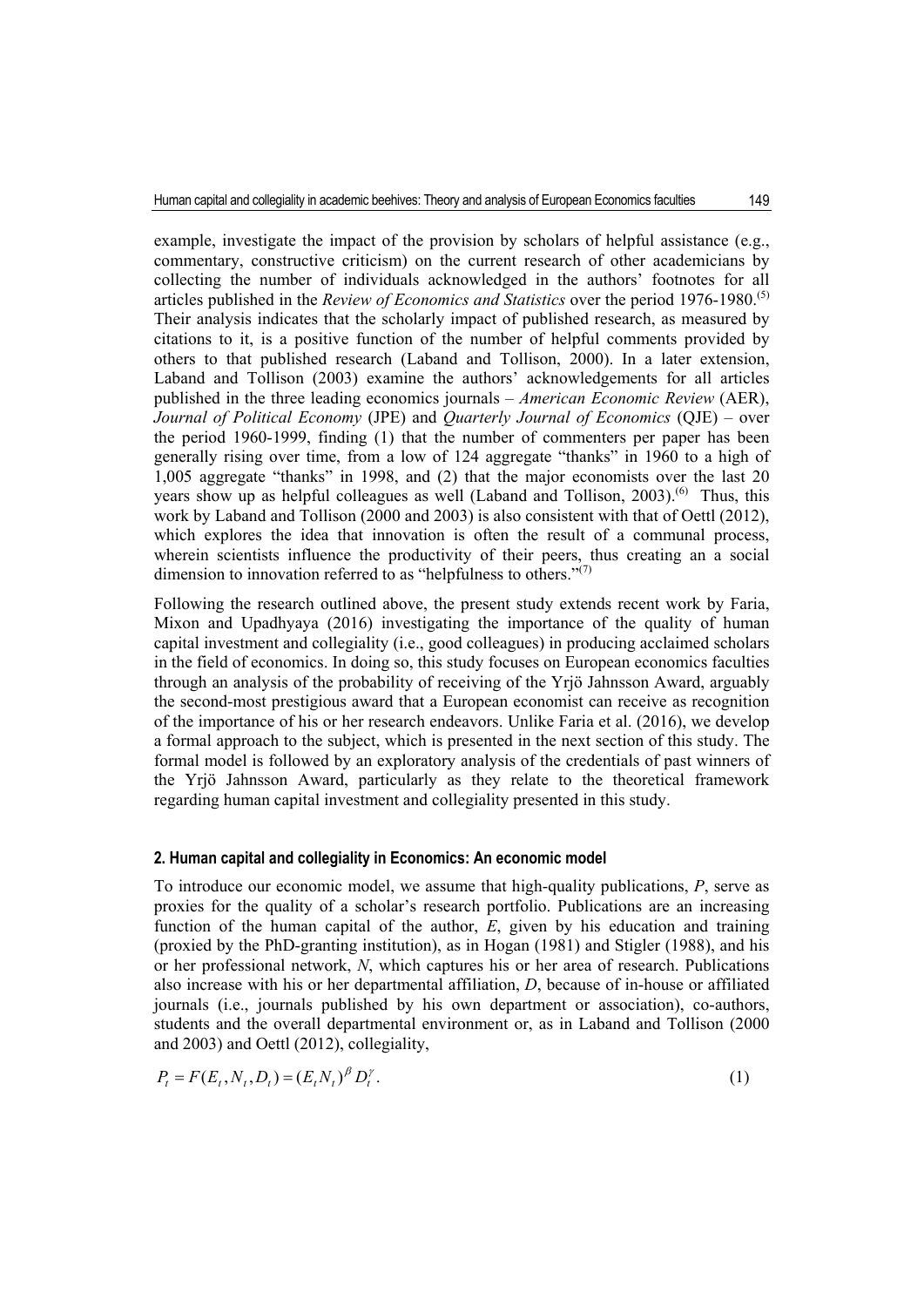Taking the logarithm of (1) yields,

$$
\ln P_t = \beta (\ln E_t + \ln N_t) + \gamma \ln D_t. \tag{2}
$$

Human capital grows through education at the rate *ε*,

$$
E_t = He^{at} \Rightarrow \ln E_t = \ln H + \varepsilon t. \tag{3}
$$

Professional (academic) networks grow by a constant accumulation of knowledge, *nt*, and random shocks that impact research and research communities, *ut*,

$$
N_t = Ne^{nt+u_t} \Rightarrow \ln N_t = \ln N + nt + u_t.
$$
\n<sup>(4)</sup>

The department benefits from the reputation acquired through publication of its faculty,

$$
D_t = gP_{t-1} \Rightarrow \ln D_t = \ln P_{t-1} + \ln g. \tag{5}
$$

Inserting  $(3)$  through  $(5)$  into  $(2)$  yields,

$$
\ln P_t = \Omega + \beta (l\varepsilon + n)t + \gamma \ln P_{t-1} + \beta u_t, \tag{6}
$$

where  $\Omega = \beta(\ln N + \ln H) + \ln g$ . Assuming that  $\beta + \gamma = 1$ , we have,

$$
\ln P_t = \Omega + (1 - \gamma)(\varepsilon + n)t + \gamma \ln P_{t-1} + (1 - \gamma)u_t.
$$
 (7)

Defining,

$$
y_t = \ln P_t - (\varepsilon + n)t,\tag{8}
$$

yields,

$$
y_t = \Omega + \gamma y_{t-1} + (1 - \gamma)u_t. \tag{9}
$$

Equation (9) is a first-order linear difference nonhomogeneous stochastic equation which has as a solution (Dadkhah, 2007: 510),

$$
y_{t} = \left(y_{0} - \frac{\Omega}{1 - \gamma}\right)\gamma^{t} + \frac{\Omega}{1 - \gamma} + (1 - \gamma)\sum_{j=1}^{t-1} \gamma^{j} u_{t-j}.
$$
\n(10)

As  $0 < \gamma < 1$ , the model is stable and fluctuations around the long-run trend,  $\frac{1-\gamma}{1-\gamma}$ Ω  $\frac{1-\gamma}{1-\gamma}$ , are

caused by random shocks affecting academic networks. To summarize, this model explains the scholarly impact of researchers (economics faculties) as a function of PhD training, departmental affiliation (including collegiality), professional networks, growth rates of knowledge and education and random shocks affecting scientific networks and research.

In the empirical analyses that are presented in the next section of this study, Egghe's g-Index serves as proxy for the high-impact publications, *P*, that represent the impact of a scholar's research portfolio in (1) above (Egghe, 2006). Following Faria et al. (2016),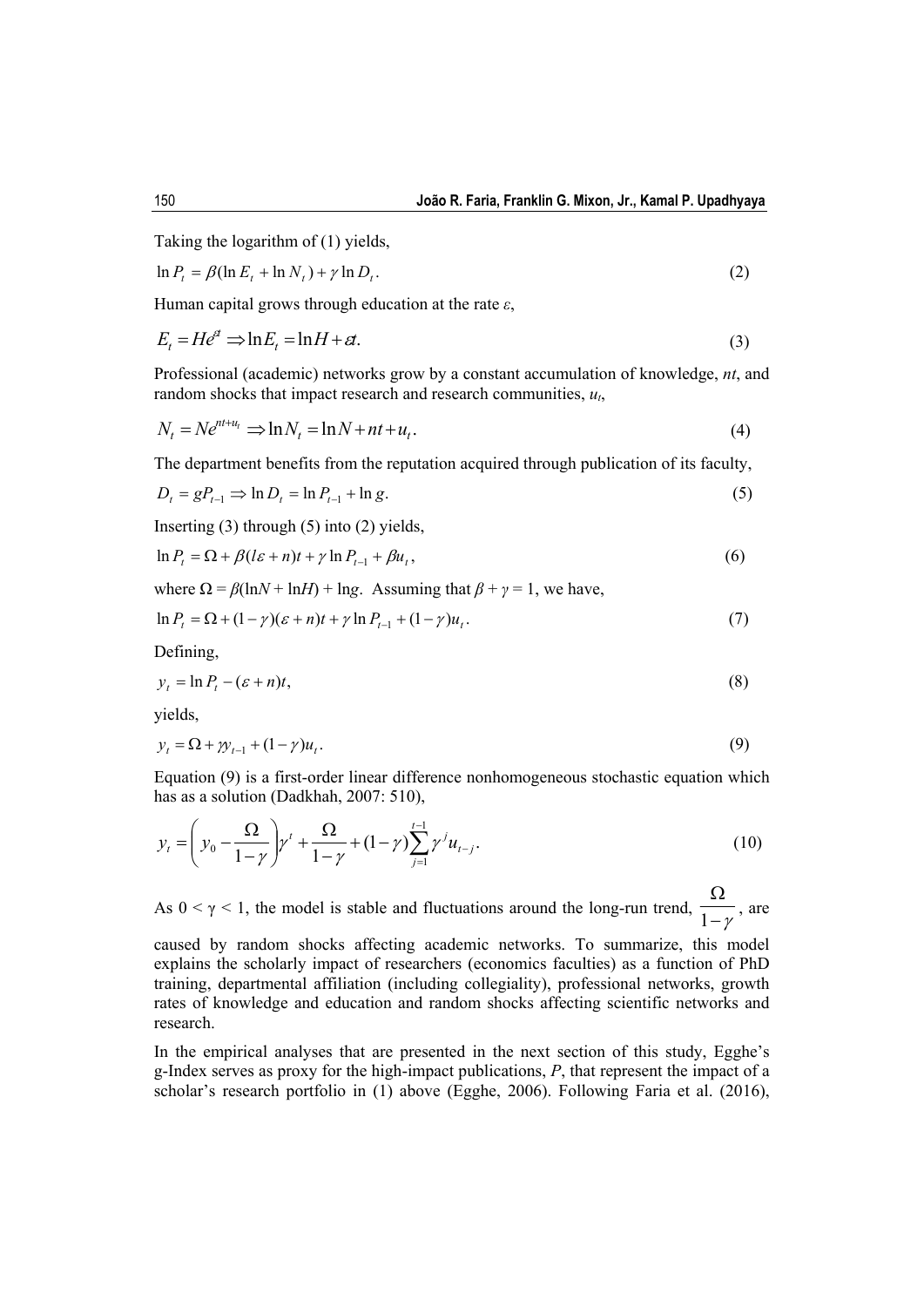Egghe's g-Index (hereafter g-score) is a single-number metric indicating the impact of a scholar's research portfolio. It is based on the h-Index, which is equal to the number of a scholar's papers, h, that receive h or more citations (Editors,  $2007$ ).<sup>(8)</sup> As work by Egghe (2006) indicates, although the h-Index has the desirable property of lacking sensitivity to the tail of infrequently cited papers, it is at the same time relatively insensitive to the level of highly cited papers (Editors, 2007). As pointed out previously (Editors, 2007), the gscore has all the advantages and simplicity of the h-Index, while it also takes into account the performance of a scholar's most impactful publications. Egghe's g-score is the highest number g of a scholar's publications that together receive  $g^2$  or more citations, meaning that his or her g-score will be greater than his or her h-Index, thus making clearer the difference in scholarly impact between researchers (Editors, 2007).

Of course, the production of impactful publications reflected in a high g-score ultimately leads to greater acclaim for economics faculties. With the exception of the Nobel Prize in Economic Sciences, the Yrjö Jahnsson Award is the most prestigious award that a European economist can receive. The Yrjö Jahnsson Award (hereafter YJA), is sponsored by the Yrjö Jahnsson Foundation, which is a private trust founded to promote Finnish research in economics (particularly health economics) and medicine and to support educational and research facilities.<sup>(9)</sup> The Yrjö Jahnsson Foundation was established in 1954 by Hilma Jahnsson (*1882-1975*), who provided the original capital by donating funds acquired with her husband Yrjö Jahnsson (*1877-1936*), a professor of economics.(10) The YJA began in 1993 as a biennial award "for a European economist no older than 45 years old who has made a contribution in theoretical and applied research that is significant to economics in Europe." $(11)$  The European Economic Association (EEA) cooperates with the Yrjö Jahnsson Foundation in the selection of YJA winners, who each receive  $\epsilon$ 20,000 from the Yrjö Jahnsson Foundation.<sup>(12)</sup> The link between human capital and collegiality and the production of impactful research, as well as that between impactful research production and acclaim, are the focus of the next section of the study. The analysis begins with a review of all YJA winners.

#### **3. Human capital, collegiality, research impact and acclaim: Empirical analysis**

All YJA winners through 2015 are listed, along with their time-of-award university affiliations and doctoral degree affiliations, in Table  $1$ .<sup>(13)</sup> The first winners of the YJA are Jean-Jacques Laffont and Jean Tirole, both of whom were affiliated with the Toulouse School of Economics, which is part of the University of Toulouse Capitole (France).<sup> $(14)$ </sup> Laffont was trained in economics at Harvard University, while Tirole received his economics training at the Massachusetts Institute of Technology (MIT).<sup>(15)</sup> The most recent winner of the YJA, Central European University's Botond Kőszegi, acquired, like Tirole, his economics training at MIT.<sup> $(i6)$ </sup> The first and only female to win the award to date is Hélène Rey, who, at the time of her recognition in 2013, was affiliated with London Business School  $(LES)$ .<sup>(17)</sup> Rey received her training in economics from the London School of Economics  $(LSE)$ .<sup>(18)</sup>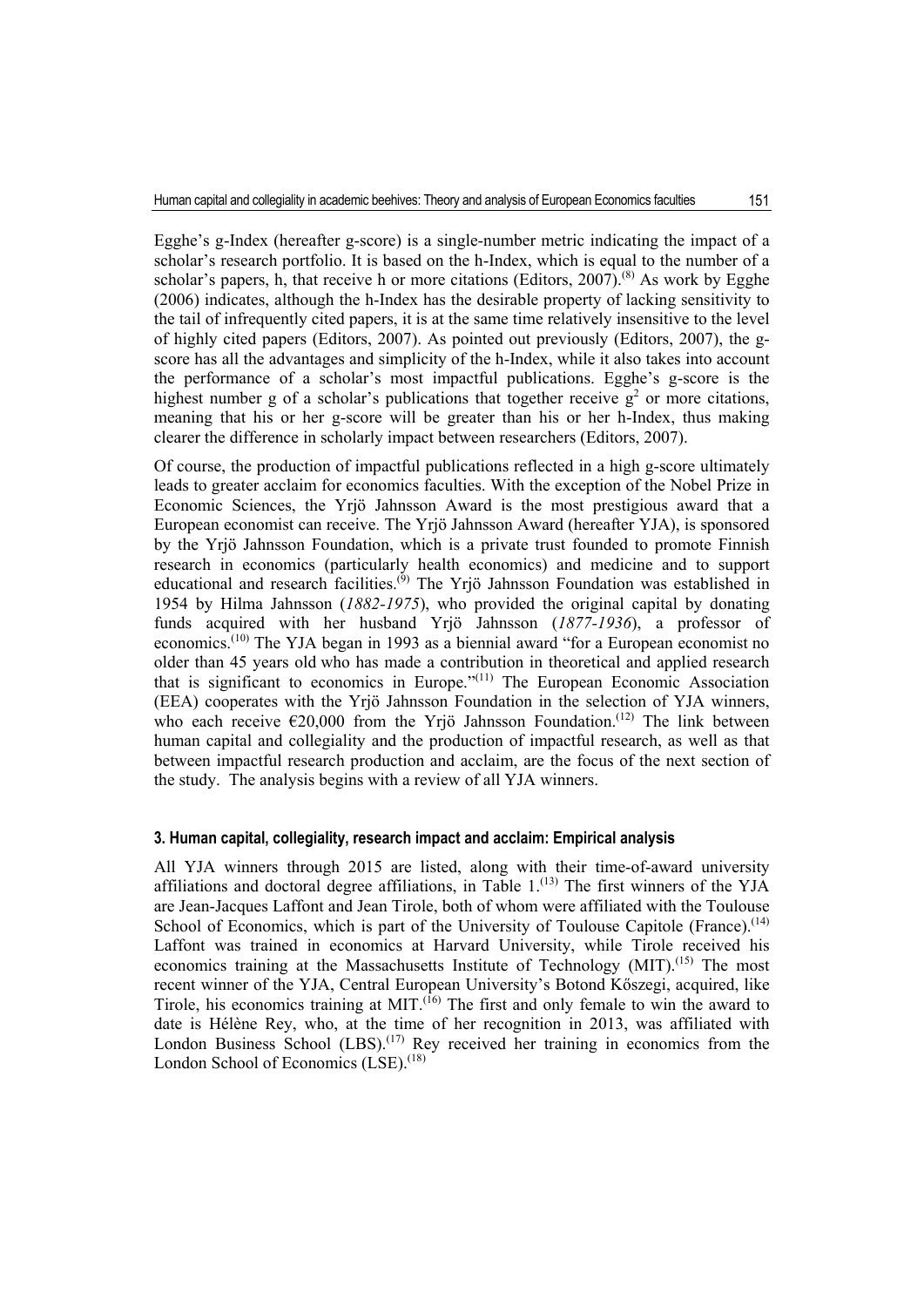| Name                  | Jahnsson<br>Award | <b>University</b><br><b>Affiliation</b> | <b>Doctoral</b><br><b>Affiliation</b> |
|-----------------------|-------------------|-----------------------------------------|---------------------------------------|
| Laffont, Jean-Jacques | 1993              | Toulouse                                | Harvard                               |
| Tirole, Jean          |                   | Toulouse                                | MIT                                   |
| Blundell, Richard     | 1995              | <b>UC London</b>                        |                                       |
| Persson, Torsten      | 1997              | Stockholm                               | Stockholm                             |
| Kiyotaki, Nobihiro    | 1999              | LSE.                                    | Harvard                               |
| Moore, John           |                   | <b>LSE</b>                              | <b>LSE</b>                            |
| Aghion, Phillipe      | 2001              | <b>UC London</b>                        | Harvard                               |
| Tabellini, Guido      |                   | Bocconi                                 | <b>UCLA</b>                           |
| Dewatripont, Mathias  | 2003              | Free U Brussels                         | Harvard                               |
| Besley, Timothy       | 2005              | <b>LSE</b>                              | Oxford                                |
| Galí, Jordi           |                   | Pompeu Fabra                            | MIT                                   |
| Saint-Paul, Gilles    | 2007              | Toulouse                                | MIT                                   |
| van Reenan, John      | 2009              | <b>LSE</b>                              | <b>UC London</b>                      |
| Zilibotti, Fabrizio   |                   | Zurich                                  | LSE.                                  |
| Falk, Armin           | 2011              | Bonn                                    | Zurich                                |
| Piketty, Thomas       | 2013              | Paris School                            | EHESS & LSE                           |
| Rey, Hélène           |                   | LBS                                     | LSE                                   |
| Kőszegi, Botond       | 2015              | CEU                                     | MIT                                   |

**Table 1.** *Yrjö Jahnsson Award Winners, 1993-2015* 

**Notes:** LSE = London School of Economics; LBS = London Business School; CEU = Central European University

The first step in analyzing the Table 1 data in a way that is consistent with the conceptual framework developed above in this study, and with the empirical approaches in Neckermann (2008), Mixon and Upadhyayay (2008) and Faria et al. (2016), is to rank the European universities included in Table 1 on the basis of YJA medals won by these universities' economics faculties. Studies by Frey and Neckermann (2008), Mixon and Upadhyaya (2012) and Faria et al. (2016) have created a branch in the economics literature that include studies that rank economics departments on the basis of prestigious prizes and awards held by their current faculty. Specifically, Frey and Neckermann (2008) employ economists' self-reported data on a wide variety of awards contained in Blaug and Vane (2003) to construct worldwide rankings of economics departments and economists. Most recently, Faria et al. (2016) rank U.S. economics departments on the basis of John Bates Clark Medals won by economists affiliated with various university faculties.<sup>(19)</sup> This study follows the approach taken in the Faria et al. (2016).

The first of our rankings is consistent with the notion of ranking institutions on the basis of their success in training high-quality economics faculty, as evidenced again by YJA awards. A ranking using this approach, which we refer to as the human capital-based approach is also presented in Table 2. According to this approach, LSE retains the topranked European economics faculty based on the fact that it is responsible for the academic training of four YJA winners. The first of these is Moore (1999), while the most recent winner in this group is Rey (2013). The others in this group are Fabrizio Zilibotti (2009) and Thomas Piketty (2013). Rounding out the top five European universities is a four-way tie for second that includes the University of Stockholm, Zürich, Oxford and UCL. Each of these trained one of the 18 YJA winners listed in Table 1. Lastly, an alternative presentation of the human capital-based approach using simple YJA counts is a ranking based on the highest g-score of the time-of-award research portfolios of each European institution's YJA winners. That presentation is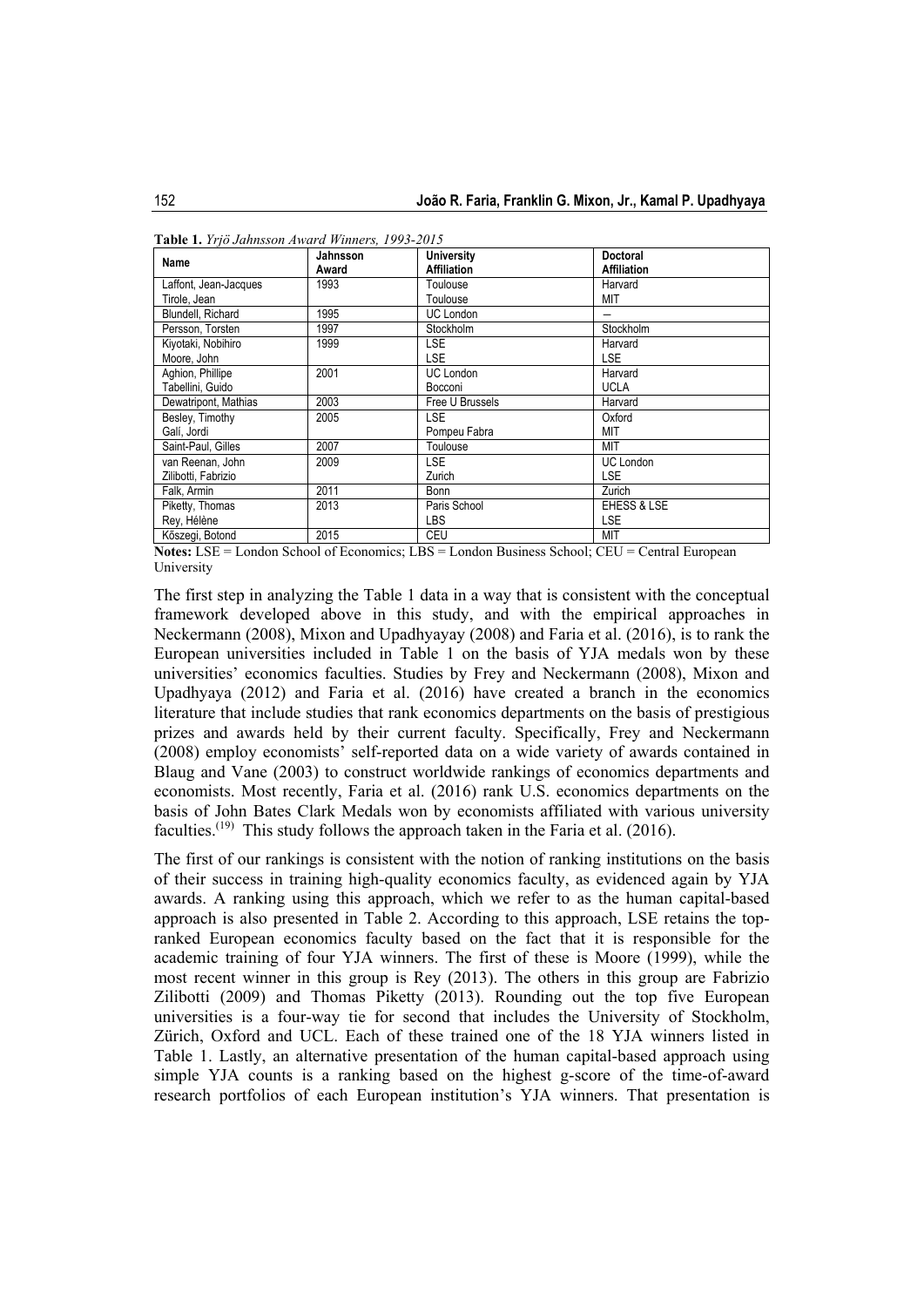included in the second part of Table 2, with Oxford ranking as the top European economics faculty with a g-score of 162.<sup>(20)</sup> Oxford is followed by UCL (141) in second, Zürich (126), which ranks third, and LSE (116) and Stockholm (116), which are in a twoway tie for fourth. Here, the Spearman rank correlation between the two human capitalbased ranking series in Table 2 is  $-0.354$ , although it is not statistically significant at usual levels. $\widetilde{^{(21)}}$ 

| Human Capital-Based Approach          |             |       |                    |                    | <b>Collegiality-Based Approach</b> |                        |                             |  |      |                    |                  |
|---------------------------------------|-------------|-------|--------------------|--------------------|------------------------------------|------------------------|-----------------------------|--|------|--------------------|------------------|
| <b>Award Count</b><br>Highest g-score |             |       | <b>Award Count</b> |                    |                                    | <b>Highest g-score</b> |                             |  |      |                    |                  |
| Rank                                  | Institution | Score | Rank               | <b>Institution</b> | <b>Score</b>                       | Rank I                 | Institution<br><b>Score</b> |  | Rank | <b>Institution</b> | <b>Score</b>     |
|                                       | МIТ         |       |                    | MIT                | 211                                |                        | LSE                         |  |      | Toulouse           | 211              |
|                                       | Harvard     | 4     | 2                  | Harvard            | 201                                | 2                      | Toulouse                    |  | 2    | <b>UCL</b>         | 201              |
|                                       | LSE.        | 4     | 3                  | Oxford             | 162 <sup>t</sup>                   | 3                      | <b>UCL</b>                  |  | 3    | Pompeu Fabra       | 1741             |
| 4                                     | Stockholm   |       | 4                  | <b>UCLA</b>        | 150t                               | 4                      | Bocconi                     |  | 4    | <b>LSE</b>         | 162              |
|                                       | Zürich      |       | 5                  | <b>UCL</b>         | 1411                               |                        | Free U Brussels             |  | 5    | Bocconi            | 150 <sup>t</sup> |
|                                       | Oxford      |       | 6                  | Zürich             | 1271                               |                        | Pompeu Fabra                |  | 6    | <b>Bonn</b>        | 1271             |
|                                       | <b>UCL</b>  |       |                    | <b>LSE</b>         | 116                                |                        | Zürich                      |  |      | Paris School       | 116 <sup>+</sup> |
|                                       | <b>UCLA</b> |       |                    | Stockholm          | 116 <sup>t</sup>                   |                        | <b>Bonn</b>                 |  |      | Stockholm          | 116 <sup>t</sup> |
|                                       |             |       |                    |                    |                                    |                        | Paris School                |  | 9    | Free U Brussels    | 105+             |
|                                       |             |       |                    |                    |                                    |                        | <b>LBS</b>                  |  | 10   | <b>LBS</b>         | 94+              |
|                                       |             |       |                    |                    |                                    |                        | Stockholm                   |  |      |                    |                  |

**Table 2.** Ranking Economics Faculties Using Jahnssen Awards, 1993-2015

Notes: The universities listed in italics are American universities. † denotes institutions with a single YJA winner over the period 1993-2015.

A contrasting approach is, according to the conceptual framework discussed earlier in this study, one that compares European universities on the basis of having the type culture or collegiality necessary for supporting the development of highly-accomplished economists from among the economics faculties affiliated with these institutions. As such, this approach to ordering European universities is referred to here as the collegiality-based approach. As pointed out in the third ranking in Table 2, LSE is the leader in producing YJA winners over the 1993-2015 period, having produced four winners, beginning with Nobihiro Kiyotaki and John Moore in 1999, and ending with John van Reenan in 2009. In between these two award years is Timothy Besley's YJA in  $2005$ .<sup>(22)</sup> Following topranked LSE in second place is Toulouse, with three YJA winners. In addition to Laffont and Tirole, this list includes Gilles Saint-Paul, who won the award in  $2007$ .<sup>(23)</sup> In third place is University College London (UCL), with two YJA winners. The UCL are Richard Blundell (1995) and Phillipe Aghion (2001). Interestingly, Blundell did not complete formal doctoral-level training in economics, while Aghion received a PhD in economics from Harvard, as did the aforementioned Laffont and Kiyotaki. Finally, rounding out the top 10 European universities is an eight-way tie or fourth with one YJA winner in each case.

An alternative presentation of the collegiality-based approach using simple YJA counts is a ranking based on the highest g-score of the time-of-award research portfolios of each European institution's YJA winners. That presentation is included in the last portion of Table 2, with Toulouse ranking as the top European economics faculty with a highest g-score of 211. Rounding out the top five are UCL  $(201)$ , Pompeu Fabra University (174), LSE (162) and Italy's Bocconi University (75).<sup>(24)</sup> The order of the remaining institutions in the top 10 is the University of Bonn  $(127)$ , Paris School of Economics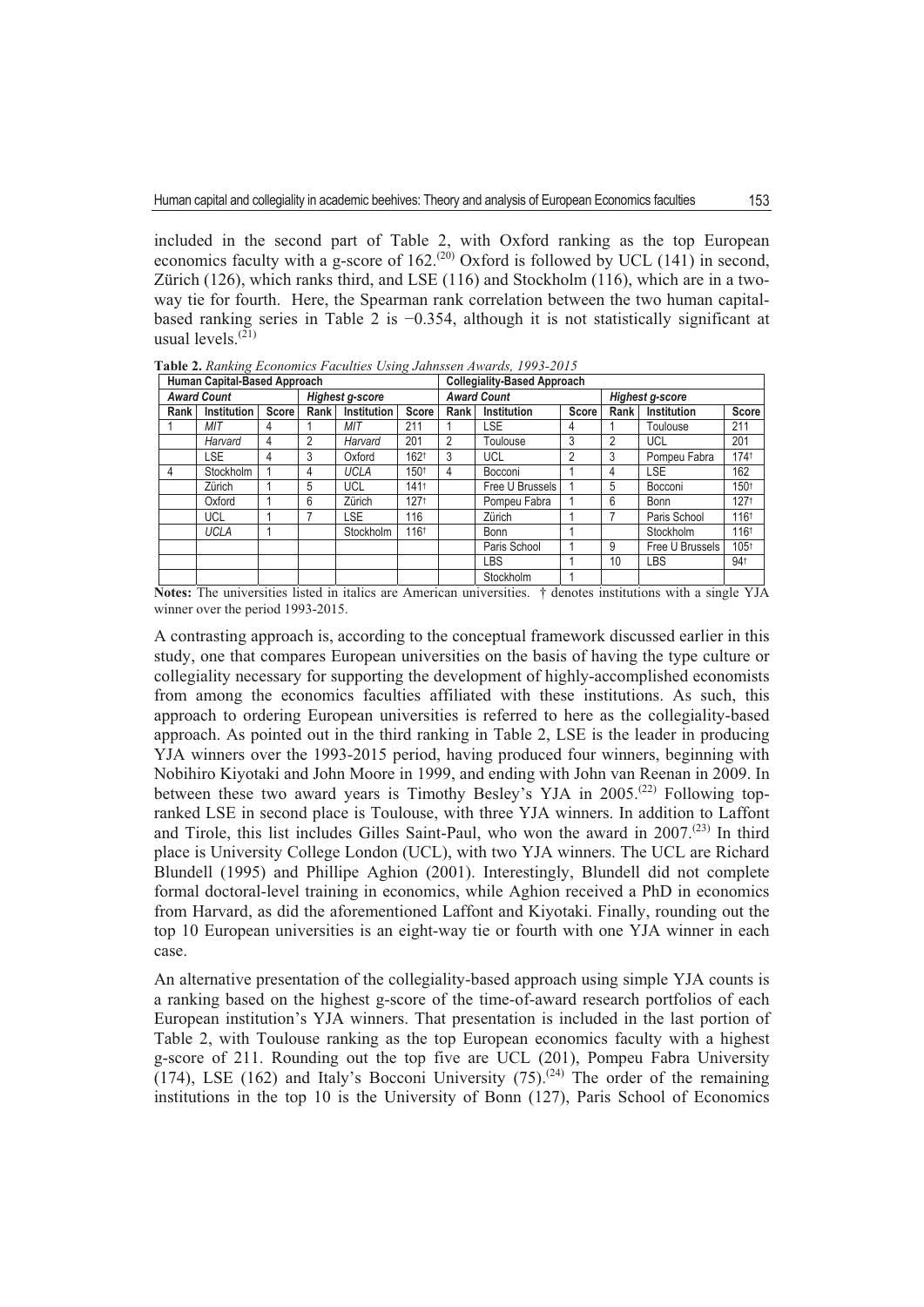(116), Free University of Brussels (105), LBS (94) and the University of Zürich  $(28)$ .<sup>(25)</sup> Interestingly, the Spearman rank correlation between the two collegiality-based ranking series in Table 2 is +0.678, which is statistically significant at  $p = 0.022$ . Lastly, each of the sets of rankings in Table 2 are summarized, using average rankings, in Table 3. The summary evidence in Table 3 support for the case that Oxford, UCL and LSE again stand out among Europe's top institutions in terms of offering the quality of human capital that is conducive to producing future YJA winners, while Toulouse, LSE and UCL appear to provide the most amenable collegiality to achieving acclaim in the form of the YJA.

**Table 3.** Average of Rankings of European Economics Faculties

|      | Human Capital-Based Approach |          |                | <b>Collegiality-Based Approach</b> |          |  |
|------|------------------------------|----------|----------------|------------------------------------|----------|--|
| Rank | <b>Institution</b>           | Avg Rank | Rank           | Institution                        | Avg Rank |  |
|      | Oxford                       | 1.5      |                | Toulouse                           | 1.5      |  |
|      | UCL                          |          | $\overline{2}$ | LSE                                | 2.5      |  |
|      | <b>LSE</b>                   | 2.5      |                | UCL                                | 2.5      |  |
|      | Zürich                       | 2.5      | 4              | Pompeu Fabra                       | 3.5      |  |
| 5    | Stockholm                    | 3.5      | 5              | Bocconi                            | 4.5      |  |
|      |                              |          | 6              | Bonn                               | 5        |  |
|      |                              |          |                | Paris                              | 5.5      |  |
|      |                              |          |                | Stockholm                          | 5.5      |  |
|      |                              |          | 9              | <b>FUB</b>                         | 6.5      |  |
|      |                              |          | 10             | LBS                                |          |  |

A more formal exploration of the data described above in Tables 2 and 3 is undertaken next. That exploration begins with a description of the empirical methodology. Here, the tendency of the Yrjö Jahnsson Foundation, with the assistance of the European Economic Association, to support (or not support) a given YJA candidate, *i*, is a function of the impact of *i*'s research portfolio at the time of the selection, where research portfolio impact is captured by the current g-score associated with *i*'s research portfolio. This latter variable is endogenous, given that it is determined by the quality of *i*'s human capital, as proxied by the quality of his or her doctoral training, and the level of collegiality associated with the economics faculty to which  $i$  is affiliated. In order to deal with this aspect of the analysis, we first develop the following two-equation systems (models), which treat the human capital and collegiality effects separately:

$$
g\text{-}SCORE_i = \alpha + \delta_1 \text{LSE-HC}_i + \delta_2 \text{OXFORD-HC}_i + \delta_3 \text{UCL-HC}_i + \varepsilon_{i1} \tag{1a}
$$

$$
YJA_i = \alpha + \delta_1 g \cdot SCORE_i + \varepsilon_{i2}.\tag{1b}
$$

and.

$$
g\text{-}SCORE_i = \alpha + \beta_1 LSE - C_i + \beta_2 UCL - C_i + \beta_3 TOULOUSE - C_i + \varepsilon_{i1}
$$
\n(2a)

$$
YJA_i = \alpha + \beta_1 g \cdot SCORE_i + \varepsilon_{i2},\tag{2b}
$$

Above, each economist *i*'s g-score is an endogenous variable, while all other variables are assumed to be exogenous. The variables above are defined in Table 4.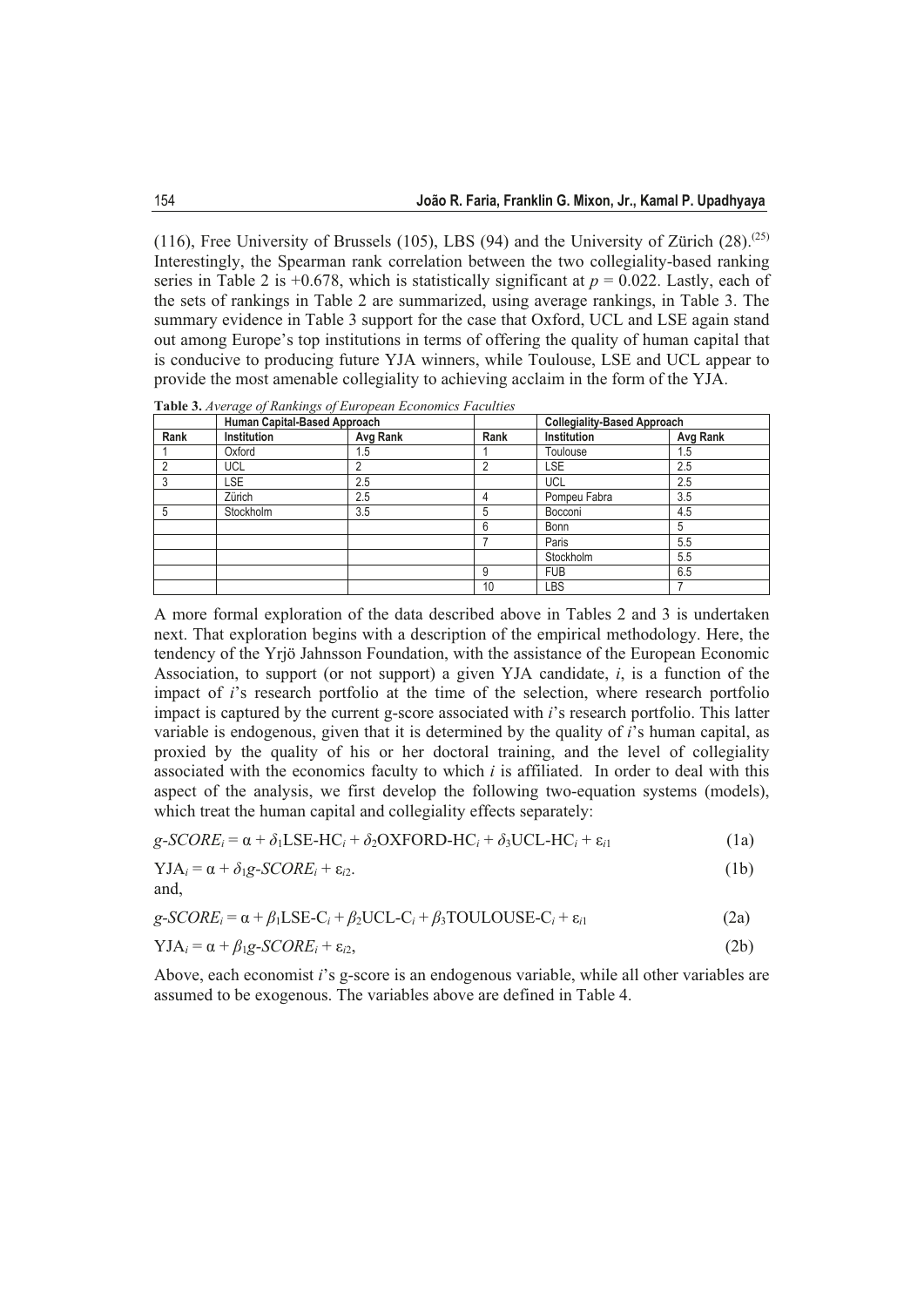| <b>Table 4.</b> <i>Variable Definitions</i> |                                                                                                                         |  |  |  |  |
|---------------------------------------------|-------------------------------------------------------------------------------------------------------------------------|--|--|--|--|
| Variable                                    | <b>Definition</b>                                                                                                       |  |  |  |  |
| $q$ -SCORE <sub>i</sub>                     | Current q-score of the time-of-award research portfolios of each YJA candidate, i, in our our sample.                   |  |  |  |  |
| $LSE-HC_i$                                  | Dummy variable equal to 1 for each economist, i, in our sample who is completed doctoral training at LSE, and 0         |  |  |  |  |
|                                             | otherwise.                                                                                                              |  |  |  |  |
| OXFORD-HC <sub>i</sub>                      | Dummy variable equal to 1 for each economist, i, in our sample who is completed doctoral training at Oxford, and        |  |  |  |  |
|                                             | 0 otherwise.                                                                                                            |  |  |  |  |
| $UCL-HCi$                                   | Dummy variable equal to 1 for each economist, <i>i</i> , in our sample who is completed doctoral training at UCL, and 0 |  |  |  |  |
|                                             | otherwise.                                                                                                              |  |  |  |  |
| YJA,                                        | Dummy variable equal to 1 for each economist, i, in our sample who won the YJA, and 0 otherwise.                        |  |  |  |  |
| $LSE-C_i$                                   | Dummy variable equal to 1 for each economist, i, in our sample who is affiliated with LSE at the time of the            |  |  |  |  |
|                                             | relevant YJA selection, and 0 otherwise.                                                                                |  |  |  |  |
| $UCL-Ci$                                    | Dummy variable equal to 1 for each economist, i, in our sample who is affiliated with UCL at the time of the            |  |  |  |  |
|                                             | relevant YJA selection, and 0 otherwise.                                                                                |  |  |  |  |
| TOULOUSE-Ci                                 | Dummy variable equal to 1 for each economist, i, in our sample who is affiliated with Toulouse at the time of the       |  |  |  |  |
|                                             | relevant YJA selection, and 0 otherwise.                                                                                |  |  |  |  |

**7DEOH** *Variable Definitions* 

**Sources:** Harzing (2007) and Authors.

### **4.1. Specification of the variables in (1a) through (2b)**

In the first model (i.e., the human capital model),  $g$ -*SCORE<sub>i</sub>* is defined as the current gscore of the time-of-award research portfolios of each YJA candidate, *i*, in our our sample, and it is considered to be a function of the quality of one's formal human capital attainment, which is captured by having been trained in economics at one of the top three European institutions listed in Table 3. Thus, given qualitative analysis in Tables 2 and 3, it is expected that the human capital variables in the first equation of the second system  $-$ LSE-TR, OXFORD-TR and UCL-TR, which are defined in Table 4, along with the other variables – will each exhibit a positive relationship to  $g$ -*SCORE*. In the second model (i.e., the collegiality model),  $g$ -SCORE is considered a function of departmental affiliation (and/or professional networks) and random shocks affecting scientific networks and research (see (2a) above). The variables LSE-C, UCL-C and TOULOUSE-C, each of which is a dummy variable equal to 1 if economist  $i$  was affiliated with the respective university at the time of his or her YJA (for recipients) or YJA candidacy (for nonrecipients), and 0 otherwise, capture the culture or collegiality represented within the economics faculties of these three institutions vis-à-vis their counterparts in our sample. Given the rankings analysis presented in Tables 2 and 3 above regarding the impact of economists who are affiliated with these institutions, each of these variables is expected to be positively related to *g-SCORE*. Lastly, the dependent variable in the second equation of each model, YJA, is expressed as a function of  $g$ -*SCORE*, which is the endogenous variable in the first equation of each system. It is expected that in each case a higher g-score will result in a greater likelihood that an economist, *i*, is awarded the YJA.

## **4.2. Data**

Following the foundation laid in a study of John Bates Clark Medal winners by Chan, Frey, Gallus and Torgler (2014), and used recently in empirical research by Faria et al.  $(2016)$ , our models are applied to data on both YJA winners and other economists who are considered to be their competitors for the YJA.<sup>(26)</sup> Given that the present study examines collegiality and human capital pertaining to various European universities whose economics either won or were eligible for past YJAs, use of the control group provided by Chan et al.  $(2014)$ , and employed in Faria et al.  $(2016)$ , is not feasible.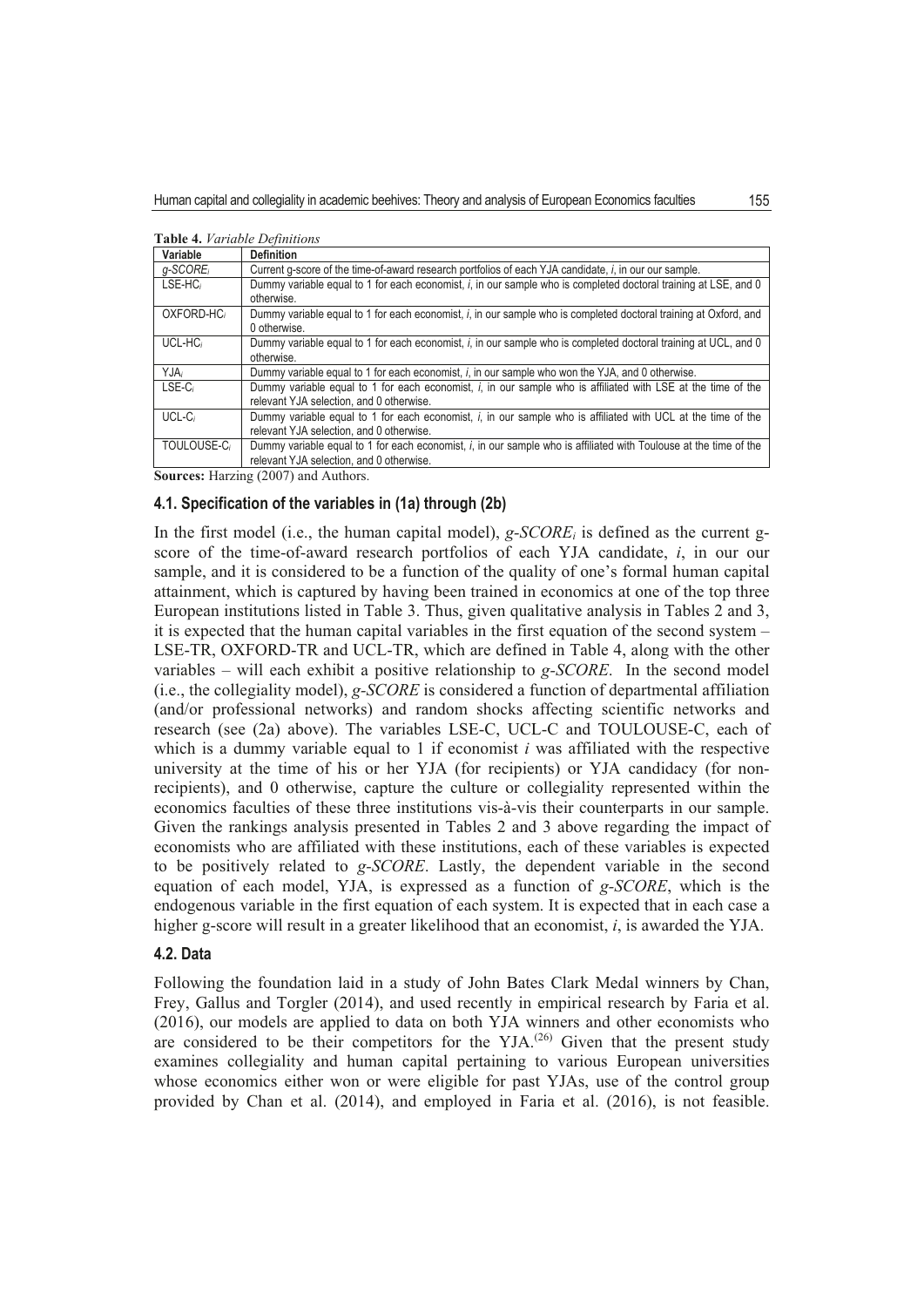Instead, we generated an alternative control group by culling through the rolls of ageeligible editors and associate editors of two prominent European economics journals that each has a current or past relationship to the European Economics Association – *European Economic Review* (EER) and the *Journal of the European Economic Association* (JEEA). The former was established in 1969 by Elsevier, and, as a result of an agreement between Elsevier and the EEA Council, it became the official journal of the EEA in 1986, a position it would hold through  $2002^{(27)}$  The EER, which continues to be published by Elsevier, is currently ranked sixteenth among all economics journals (Kalaitzidakis, Mamuneas and Stengos, 2011). The latter journal was established in 2003 as the official journal of the EEA, and it is currently ranked nineteenth among all economics journals (Kalaitzidakis et al., 2011).

In culling through the rolls of editors and associate editors of the *EEA* and *JEEA*, we sought to identify economists who had not reached the age of 45 before the first YJA was awarded in 1993, and who did not have more than a few years remaining, by 2015, before reaching the age of 45. This process resulted in providing a control group of 19 economists, which, when matched with the YJA-winning economists, creates the overall group of economists appearing in Table  $5^{(28)}$ 

| Aghion, Phillipe            | Garcia-Peñalusa, Cecilia | Mira, Pedro            | Rey, Hèléne         |
|-----------------------------|--------------------------|------------------------|---------------------|
| Bandiera, Oriana            | Heidhues, Paul           | Monacelli, Tommaso     | Saint-Paul, Gilles  |
| Besley, Timothy             | Huck. Steffen            | Nöldeke, Georg         | Schmutzler, Armin   |
| <b>Blundell, Richard</b>    | Janeba, Eckhard          | Oechssler, Jörg        | Sutter, Matthias    |
| Botticini, Maristella       | Kiyotaki, Nobuhiro       | Persson, Torsten       | Tabellini, Guido    |
| Claudio, Michelacci         | Kőszegi, Botond          | Pesendorfer, Martin    | Tirole, Jean        |
| <b>Dewatripont, Mathias</b> | Laffont, Jean-Jacques    | <b>Piketty, Thomas</b> | Välimäki, Juuso     |
| Falk. Armin                 | Leith, Campbell          | Raimondos, Pascalis    | Zenou. Yves         |
| Galí, Jordi                 | Manzini, Paola           | van Reenen, John       | Zilibotti, Fabrizio |

**Table 5.** *YJA Winners and Potential YJA Competitors*

**Notes:** The names in bold font are YJA winners, while those in traditional font are members of a control group of potential YJA competitors culled from the lists of editors and associate editors of *European Economic Review* and *Journal of the European Economic Association*.

The "academic demographics" frequencies for the 36 economists included in our sample are provided in Table 6. As indicated there, affiliations with both LSE and UCL exist across both the YJA recipients and members of the control group (i.e., the YJA candidates), while one member of the control group received economics training from LSE. While a number of YJA winners received economics training from either Harvard or MIT, economists in the control group were trained at either Columbia University or the University of Minnesota, which are responsible for the training of three previous John Bates Clark Medal winners. Lastly, a few different European universities, such as the aforementioned Bocconi, Bonn, Stockholm and Zürich, are associated, either through affiliation, training or both, with economists on both sides of the sample listed in Table 5.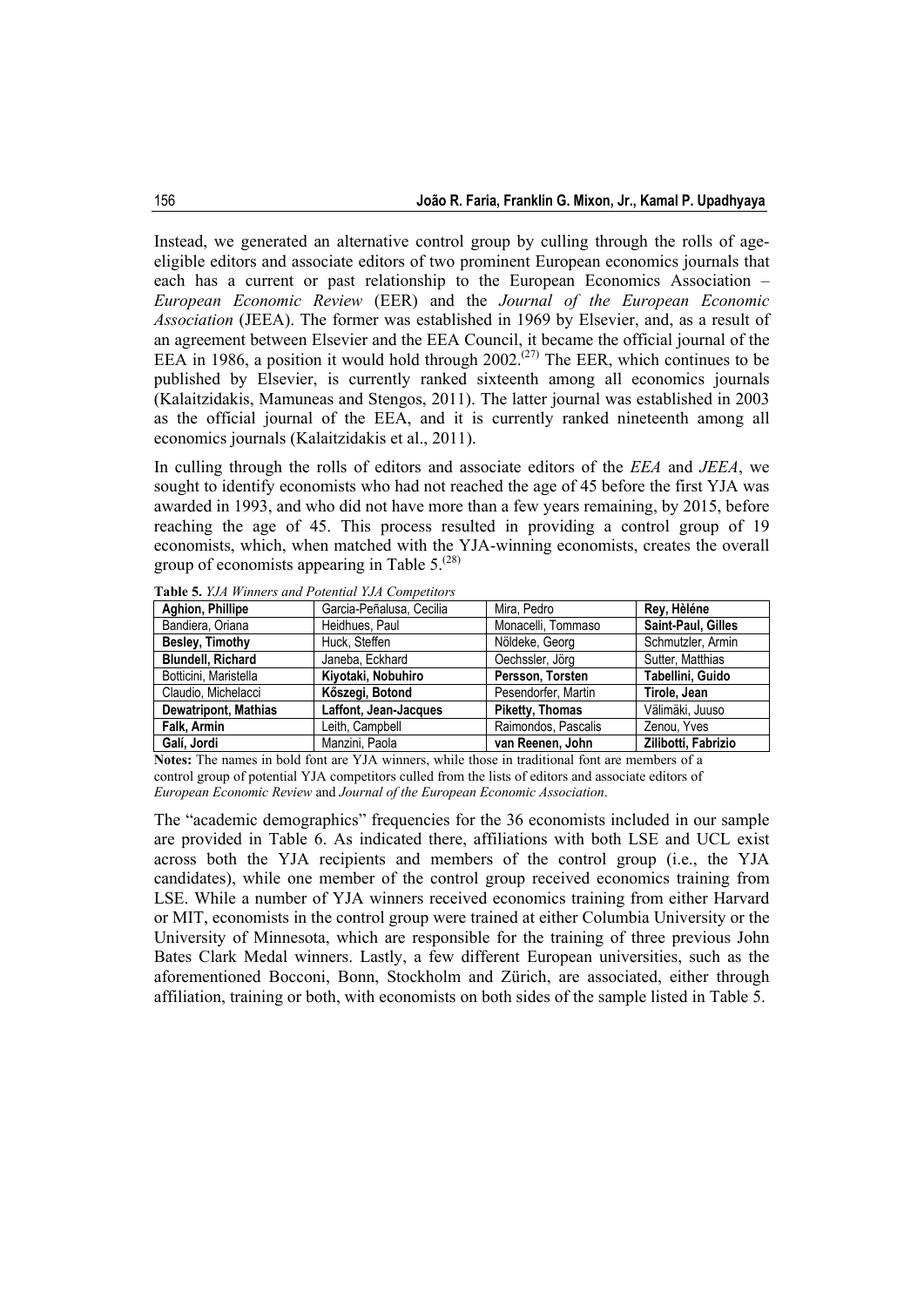|                       | <b>YJA Winners</b> |                | <b>YJA Competitors</b> |                |  |
|-----------------------|--------------------|----------------|------------------------|----------------|--|
| Institution           | <b>Training</b>    | Affiliation    | <b>Training</b>        | Affiliation    |  |
| <b>LSE</b>            | 3                  | 3              | 1                      | $\overline{2}$ |  |
| Toulouse              | $\mathbf{0}$       | 3              | $\mathbf{0}$           | 0              |  |
| UCL                   | 1                  | $\overline{2}$ | $\mathbf{0}$           | 1              |  |
| Oxford                | 1                  | 0              | $\mathbf{0}$           | $\mathbf 0$    |  |
| Aalto                 | $\overline{0}$     | $\mathbf 0$    | $\mathbf 0$            | $\mathbf{1}$   |  |
| Basel                 | 0                  | 0              | $\mathbf{0}$           | 1              |  |
| Bocconi               | $\mathbf 0$        | 1              | $\mathbf 0$            | $\overline{2}$ |  |
| <b>Bonn</b>           | 0                  | 1              | $\overline{2}$         | 1              |  |
| <b>Boston College</b> | $\mathbf{0}$       | $\Omega$       | 1                      | $\mathbf{0}$   |  |
| <b>CEMFI</b>          | 0                  | $\mathbf{0}$   | $\mathbf 0$            | $\overline{2}$ |  |
| <b>CNRS</b>           | 0                  | 0              | $\mathbf{0}$           | 1              |  |
| Cologne               | $\overline{0}$     | $\mathbf 0$    | $\mathbf 0$            | 1              |  |
| Columbia              | $\overline{0}$     | 0              | 1                      | $\mathbf 0$    |  |
| Copenhagen            | $\overline{0}$     | 0              | $\mathbf{0}$           | $\overline{1}$ |  |
| <b>ESMT</b>           | 0                  | $\mathbf{0}$   | $\mathbf{0}$           | 1              |  |
| Essex                 | $\mathbf 0$        | $\mathbf{0}$   | $\mathbf{1}$           | 0              |  |
| Exeter                | $\overline{0}$     | 0              | $\overline{1}$         | $\mathbf{0}$   |  |
| Free U Brussels       | $\mathbf{0}$       | 1              | $\Omega$               | $\mathbf 0$    |  |
| Glasgow               | $\overline{0}$     | 0              | $\mathbf 0$            | 1              |  |
| Harvard               | 4                  | 0              | $\mathbf{0}$           | 0              |  |
| Heidelburg            | $\overline{0}$     | $\mathbf{0}$   | 1                      | 1              |  |
| Humbolt               | $\overline{0}$     | 0              | $\overline{1}$         | $\mathbf 0$    |  |
| Innsbruck             | $\overline{0}$     | $\mathbf{0}$   | 1                      | 1              |  |
| LBS                   | 0                  | 1              | $\mathbf{0}$           | 0              |  |
| Mannheim              | $\mathbf 0$        | $\mathbf{0}$   | $\mathbf{0}$           | 1              |  |
| Minnesota             | $\overline{0}$     | $\mathbf{0}$   | $\mathbf{1}$           | $\mathbf 0$    |  |
| <b>MIT</b>            | $\overline{4}$     | 0              | $\mathbf{0}$           | 0              |  |
| <b>New York</b>       | 0                  | 0              | $\mathbf{1}$           | $\mathbf 0$    |  |
| Northwestern          | 0                  | 0              | $\overline{2}$         | $\mathbf 0$    |  |
| Pantheon-Assas        | $\overline{0}$     | $\mathbf{0}$   | $\mathbf{1}$           | 1              |  |
| Paris School          | $\overline{0}$     | 1              | $\overline{0}$         | $\overline{0}$ |  |
| Pennsylvania          | $\overline{0}$     | $\mathbf{0}$   | $\mathbf{1}$           | $\mathbf 0$    |  |
| Pompeu Fabra          | 0                  | 1              | $\mathbf{0}$           | 0              |  |
| Rice                  | 0                  | $\mathbf{0}$   | 1                      | 0              |  |
| Southampton           | $\overline{0}$     | 0              | $\mathbf{0}$           | $\overline{1}$ |  |
| St. Andrews           | $\overline{0}$     | 0              | $\mathbf 0$            | 1              |  |
| Stockholm             | 1                  | 1              | $\mathbf{0}$           | $\mathbf 0$    |  |
| <b>UCLA</b>           | 1                  | 0              | $\mathbf{0}$           | $\mathbf{0}$   |  |
| U of London           | 0                  | 0              | $\mathbf{1}$           | 0              |  |
| Zürich                | 1                  | 1              | $\mathbf{0}$           | $\overline{1}$ |  |

**Table 6.** Academic Demographics Frequencies

#### **4.3. Estimation technique and empirical results**

Treating g-scores as endogenous means that the second equation in each system. (1b) and  $(2b)$ , contains an endogenous variable on the right-hand side. Thus, the use of traditional econometric methods would vield biased and inconsistent estimates (Johnston, 1962). As such, we use a two-stage estimation procedure to jointly estimate each system. There is also the consideration that although the latent dependent variable in (1b) and (2b) is a continuous variable, YJA<sup>\*</sup>, measuring the Yrjö Jahnsson Foundation's propensity (tendency), with the assistance of the European Economic Association, to select a given YJA candidate, this variable cannot be observed. What is observed, however, is an indicator of YJA<sup>\*</sup>, or the variable YJA, which is equal to 1 for each economist,  $i$ , in our sample who won the Yrjö Jahnsson Award, and 0 otherwise. Therefore, the latter portion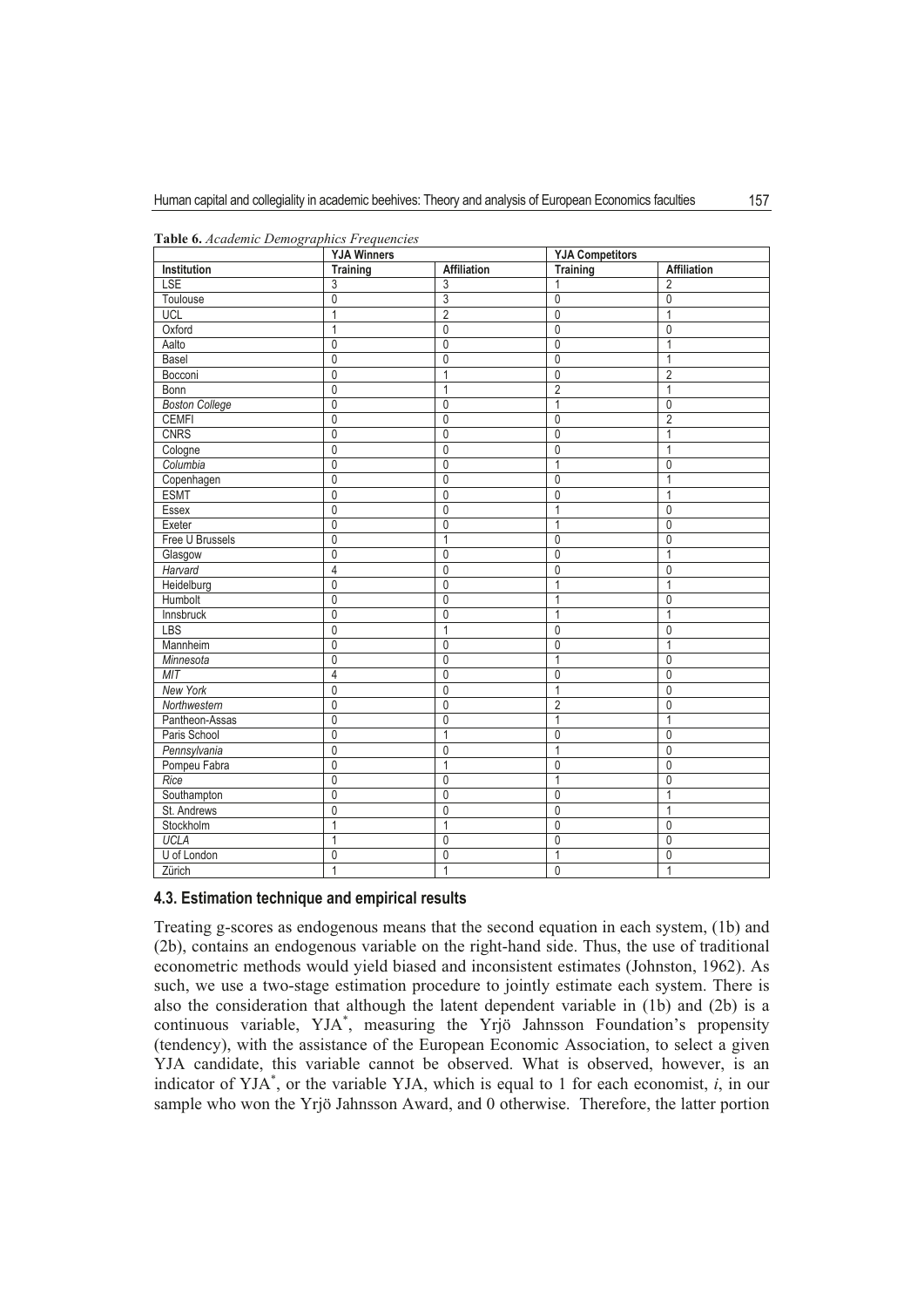of the model should be estimated by maximum likelihood. Maddala  $(1983: 242-245)$ describes a two-stage technique for estimating a similar model that can be applied to our empirical analysis. The first step in the empirical process is to estimate  $(1a)$  and  $(2a)$ using OLS. From this procedure, we obtain predicted values of g-SCORE, which are used as regressors in  $(1b)$  and  $(2b)$ , respectively.

The results from empirical tests of  $(1a)$  and  $(1b)$  above are presented in columns two and three of Table 7. As indicated there, the human capital effects included in our model explain about eight percent of the variation in the g-scores of the economists included in our sample. In this system, the positive sign (i.e.,  $\overline{59.90}$ ) and significance (at the 0.000 level) of UCL-HC suggests that economists who were trained at University College London during this period produced research portfolios that were on average about 60 points (on the g-Index) more impactful than those of their counterparts in the omitted category (i.e., those trained at Heidelburg, Stockholm, etc.). Although the associated parameter estimate for OXFORD-HC is relatively large (i.e., 41.90), it falls marginally outside of traditional levels of statistical significance. Lastly, the results of probit estimation of  $(2b)$  shown in Table 7 are not encouraging, indicating that the predicted value of  $g$ -*SCORE* in this system is, although positive, not significantly related to the probability that an economist in our sample wins the YJA. This parsimonious equation explains about four percent of the variation in the probability of winning the YJA among the economists in our sample.

|              | <b>Human Capital Model</b> |                          | <b>Collegiality Model</b> |          |          | <b>Encompassing Model</b> |  |
|--------------|----------------------------|--------------------------|---------------------------|----------|----------|---------------------------|--|
| Variable     | q-SCORE                    | YJA                      | q-SCORE                   | YJA      | a-SCORE  | YJA                       |  |
| constant     | 81.10                      | $-2.140$                 | 75.25                     | $-2.198$ | 81.10    | $-2.108$                  |  |
|              | [0.000]                    | [0.163]                  | [0.000]                   | [0.043]  | [0.000]  | [0.007]                   |  |
| pred g-SCORE |                            | 0.024                    |                           | 0.025    |          | 0.024                     |  |
|              |                            | [0.176]                  |                           | [0.052]  |          | [0.008]                   |  |
| LSE-HC       | 14.90                      |                          |                           |          | 26.53    |                           |  |
|              | [0.254]                    |                          |                           |          | [0.046]  |                           |  |
| OXFORD-HC    | 41.90                      |                          |                           |          | 59.07    |                           |  |
|              | [0.159]                    |                          |                           |          | [0.077]  |                           |  |
| UCL-HC       | 59.90                      |                          |                           |          | 82.61    |                           |  |
|              | [0.000]                    |                          |                           |          | [0.000]  |                           |  |
| LSE-C        |                            |                          | 6.750                     |          | $-11.09$ |                           |  |
|              |                            |                          | [0.760]                   |          | [0.404]  |                           |  |
| UCL-C        |                            |                          | 45.42                     |          | 51.19    |                           |  |
|              |                            |                          | [0.193]                   |          | [0.148]  |                           |  |
| TOULOUSE-C   |                            |                          | 74.08                     |          | 79.86    |                           |  |
|              |                            |                          | [0.015]                   |          | [0.010]  |                           |  |
| nobs         | 36                         | 36                       | 36                        | 36       | 36       | 36                        |  |
| $R^2$        | 0.079                      | $\overline{\phantom{0}}$ | 0.216                     |          | 0.353    | $\overline{\phantom{0}}$  |  |
| pseudo $R^2$ |                            | 0.042                    |                           | 0.104    |          | 0.173                     |  |

**Table 7.** Simultaneous Probit Results for Individual and Encompassing Models

**Note:** The numbers in brackets below the parameter estimates are two-tailed *p*-values.

Next, the results from empirical tests of  $(2a)$  and  $(2b)$  above are presented in columns four and five of Table 7. As indicated there, the collegiality effects included in our model explain about 22 percent of the variation in the g-scores of the European economists included in our sample. The positive sign (i.e.,  $74.08$ ) and significance (at the  $0.015$  level) of TOULOUSE-C suggests that economists who were affiliated with Toulouse School of Economics during this period produced research portfolios that were on average almost 75 points (on the g-Index) more impactful than those of their counterparts in the omitted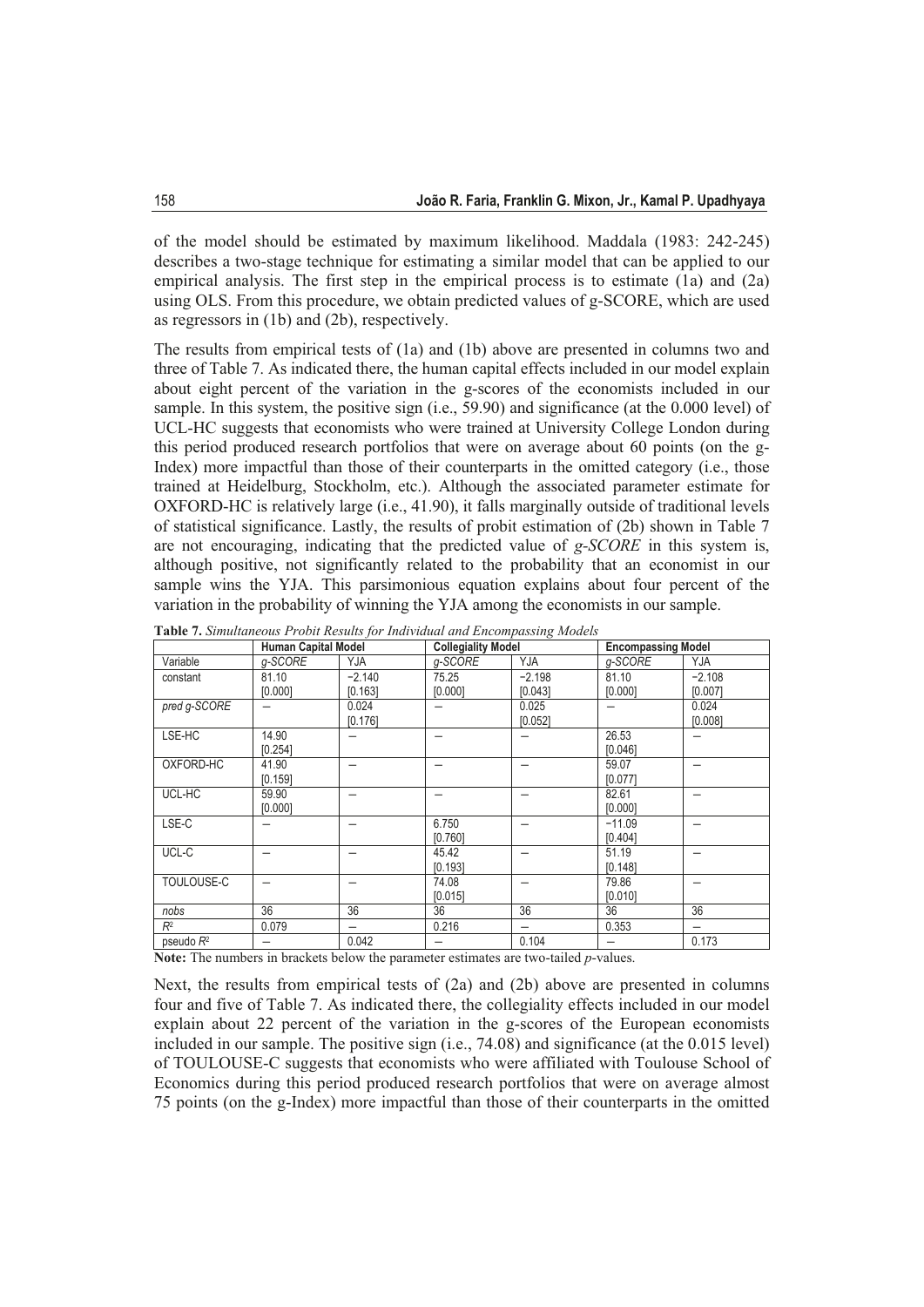category (i.e., those affiliated with Bocconi, Bonn, etc.). As such, this finding supports the idea that the typical Toulouse economist's colleagues offered superior assistance in allowing him or her to compete for the YJA. Next, although positively signed, neither the coefficient attached to LSE-C nor that associated with UCL-C reach traditional levels of significance in the collegiality model.<sup> $(29)$ </sup> As such, the quality of the collegiality exhibited among the economics faculties at these two universities is similar to that supporting the economics faculties affiliated with the institutions in the omitted category (i.e., those affiliated with Bocconi, Bonn, etc.). Lastly, and encouragingly, the results of probit estimation of (1b) shown in Table 7 indicate that the predicted value of *g-SCORE* is positively and significantly (at the 0.052 level) related to the probability that an economist in our sample wins the YJA. This parsimonious equation in the collegiality system explains more than 10 percent of the variation in the probability of winning the YJA among the economists in our sample.

The possibility that the lack of significance of the individual regressors in (1a)-(1b) and in (2a)-(2b) may be due to omitted variables, the human capital and collegiality approaches to explaining YJA success are combined into a single system with six individual regressors in the first equation. The results of simultaneous probit estimation of this broader system or encompassing model are reported in columns six and seven of Table 7. As indicated there, the six regressors in the combined model work to explain more than 35 percent of the variation in *g-SCORE* across the 36 European economists studied here. Also, five of the six regressors are positively related to g-*SCORE*, as expected, with four of these reaching statistical significance (at the 0.08 level or better). Each of the human capital variables – LSE-HC, OXFORD-HC and UCL-HC – retains a coefficient estimate larger than 25 and that is significant at the 0.077 level or better. These results suggest that economics training at either of these three institutions supports a significantly more impactful research portfolio than that supported by training at one of the institutions in the omitted category. At the same time, the other results indicate that Toulouse collegiality remains an important pillar in terms of supporting a YJA-worthy research portfolio.<sup>(30)</sup>

In terms of the individual effects, the simultaneous probit results suggest that University College London doctoral training has, by a small margin, the largest effect on the impact of one's research portfolio (through age 45), followed by Toulouse collegiality. Trailing Toulouse collegiality are Oxford doctoral training and LSE doctoral training. Finally, and again encouragingly, the results of probit estimation of (1b) for the encompassing model that are shown in the final column of Table 7 indicate that the predicted value of *g-SCORE* is positively and significantly (at the 0.007 level) related to the probability that an economist in our sample wins the YJA. This parsimonious equation in the collegiality system explains more than 17 percent of the variation in the probability of winning the YJA among the economists in our sample, further attesting to the efficacy of the encompassing approach.

#### **5. Concluding remarks**

This study investigates the role of human capital formation and collegiality in achieving acclaim in the field of economics. The hypotheses developed from a formal model are tested both qualitatively and quantitatively. Our results indicate that for European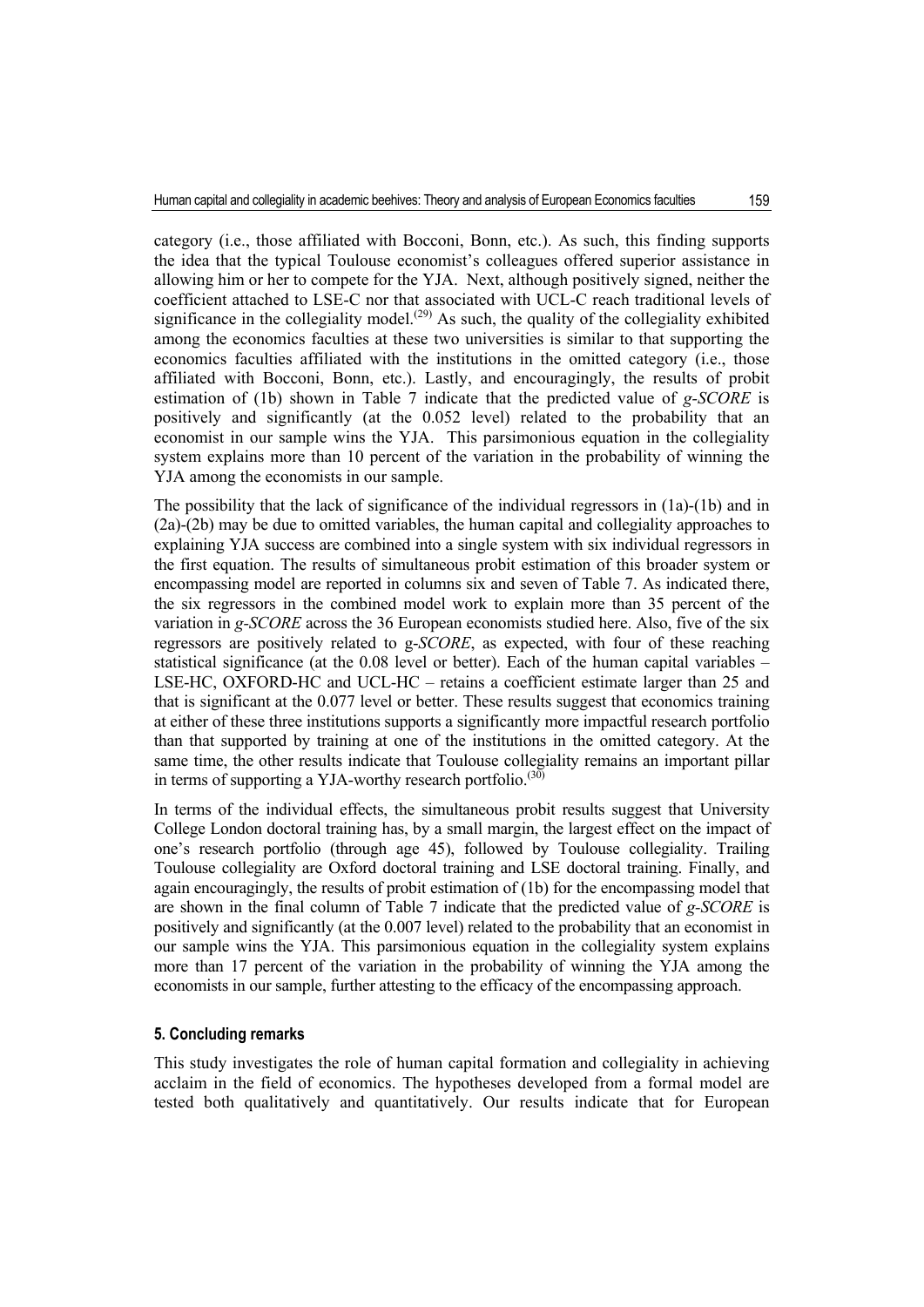economics faculties both the quality of one's human capital formation (i.e., doctoral training) and access to good colleagues (i.e., collegiality) are integral to achieving the type of acclaim in economics captured by receipt of the Yrjö Jahnsson Award, arguably the second-most prestigious award that a European economist can receive as recognition of the importance of his or her research endeavors. The empirical analysis also suggests that three institutions, namely University College London, Oxford and London School of Economics, generally rank highest in fostering development of acclaimed European economists, and that, more specifically, the collegiality that has existed within the Toulouse School of Economics ranks highest in providing the quality of support helpful in earning Europe's top economics award.

It is worth noting, in closing, that the results of this study, which are summarized just above, appear to suggest that in Europe human capital quality holds greater importance than collegiality in the determination of acclaim in economics. The recent study of the John Bates Clark Medal by Faria et al. (2016), on the other hand, suggests that in America either collegiality holds slightly greater importance than human capital quality, or that the two serve as equal paths to acclaim in economics. To the extent that such a difference exists, it could be due to a number of factors, such as faculty size, heterogeneity in graduate training and network effects. The mere possibility of such a difference, with any number of potential determinants, is easily a subject worthy of future research.

#### **Notes**

 $<sup>(1)</sup>$  The London School of Economics was, according to Stigler (1988: 46), such a place during the</sup> 1930s.

 $(2)$  Hogan (1981) explores the importance of program size, the quality of entrants and of the faculty, as measured by the faculty's published research output, in reaching conclusions about the importance of faculty research in the provision of a high-quality graduate program in economics. Stigler (1988: 35) adds that in the leading graduate economics programs, students learn primarily from one another, namely by learning to impose higher standards upon themselves in both the choice of problems to analyze and in the quality of their solutions to these problems.

<sup>(3)</sup> As Stigler (1988: 36) indicates, the collaboration among scholars that these interactions foster has been invaluable to the advancement of science.

 $<sup>(4)</sup>$  In his description of academic life at the University of Chicago, Stigler (1988: 46) notes that there</sup> was a warm camaraderie and willingness by colleagues to share one's problems even if they were not of close relevance to their own work, and that drafts of papers were read carefully and constructively, and one was expected to return the compliment (and the sharp criticisms).

<sup>(5)</sup> Authors' acknowledgements are generally contained in a footnote on the first page of a published article. Therein the author or authors recognize the names of individuals who have provided comments and criticisms of the particular study. Berg and Faria (2008) show that this practice serves as a signaling device that increases the probability of acceptance for some authors, a potential explored in Laband, Tollison and Karahan (2002) and Mixon and Sawyer (2005). Laband and Tollison (2003) also admit to the possibility of rent seeking through inclusion of journal editors in lists of thanked scholars, although their results hold after adjusting authors' acknowledgements for journal editors.

 $<sup>(6)</sup>$  It is worth noting here that, as Hollingsworth (2012) points out, what is defined as creativity in</sup> one field (e.g., the arts) may not be so in another (e.g., the sciences), with similar differences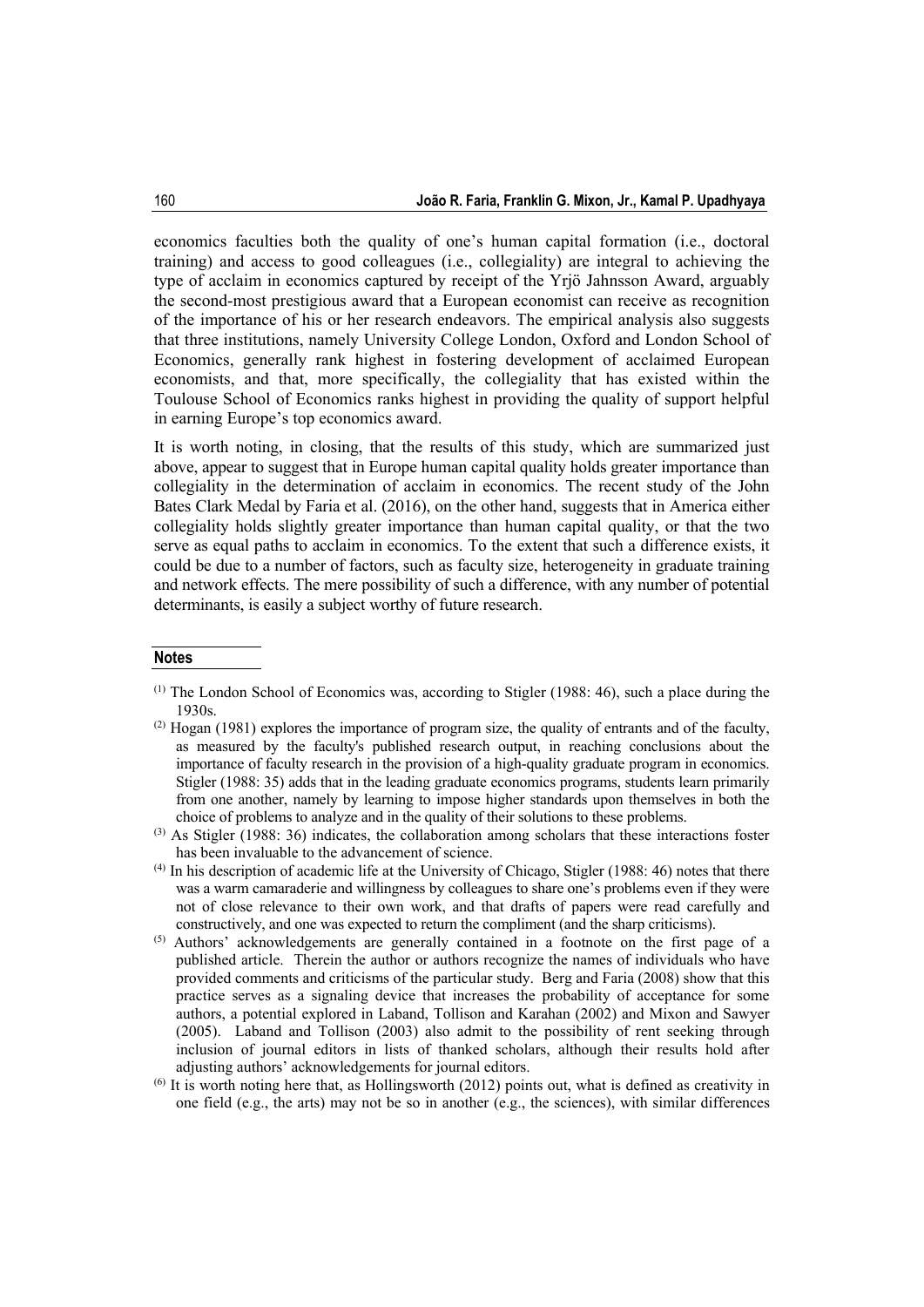occurring across societies at any point in time, as well as over time within a given society. Adding to the complexity is the idea that individual creativity is both influenced by personality traits and facilitated, or hindered, by the social environment (Hollingsworth, 2012).

- $(7)$  Oettl (2012) shows that the quality of research output of scientists who experience the loss (through death) of a coauthor decreases, with the magnitude of decrease depending on whether the coauthor was helpful through the provision of conceptual feedback (i.e., critique and advice) or through the provision of materials (access), scientific tools or technical work.
- <sup>(8)</sup> For example, a scholar has an h-index of 31 if 31 of his *n* papers, for  $n \ge 31$ , have at least 31 citations each and the other *n* − 31 papers each have fewer than 31 citations (Editors, 2007).

- $(10)$  See www.yjs.fi/en/yrjo-jahnsson-foundation/and www.yjs.fi/en/yrjo-jahnsson-foundation/ hilma-ja-yrjo-jahnsson/
- $(11)$  The first YJA was presented at the 1993 Helsinki Congress. See www.eeassoc.org/index.php? page=25
- $(12)$  See www.eeassoc.org/index.php?page=25
- (13) See http://www.yjs.fi/en/seminars-and-international-contacts/yrjo-jahnsson-award-in-economics/
- (14) See http://ecole.tse-fr.eu/en/history
- (15) The use of the phrase "economics training", or similar phrases, throughout this study is synonymous with earning a doctorate degree in economics.
- (16) Central European University (CEU), located in Budapest, is an international graduate-level university that was founded in 1991. For more on the history of CEU, see https://www.ceu.edu/about.
- (17) The London Business School (LBS) is an international business school founded in 1964. For more on the history of LBS, see www.london.edu/about/facts/history#.Vumke2NcN8E.
- (18) The London School of Economics (LSE), known more formally as the London School of Economics and Political Science, is a social science university that was founded in 1895.
- (19) In the interim, Mixon and Upadhyaya (2012) rank U.S. economics departments on the basis of a few major awards held by current faculty. The awards examined include (1) the *Nobel Prize in Economic Sciences*, (2) the *John Bates Clark Medal*, (3) the American Economic Association's (AEA) *Distinguished Fellows Award*, and (4) the AEA's *Richard T. Ely Lecturers* series.
- (20) Oxford University is the oldest university in the English-speaking world, with evidence of teaching there dating back to 1098. For more on Oxford, see https://www.ox.ac.uk/about/ organisation/history?wssl=1. University College London (UCL) is a multi-disciplinary university that was founded in 1826. For more on UCL, see http://www.ucl.ac.uk/about-ucl
- (21) This particular test suffers from a small sample size coupled with little variation in the award count ranking.
- (22) Like Laffont, the 1993 YJA winner, Kiyotaki was trained at Harvard University, while Moore received his economics training at LSE. Besley received his economics training at the University of Oxford, and the most recent YJA winner, van Reenan, was trained at University College London (UCL).
- (23) Saint-Paul earned his PhD in economics from MIT.
- (24) Pompeu Fabra University, located in Spain, was founded in 1990.
- (25) Zurich ranks eleventh using the g-score approach.
- (26) In their study, Chan et al. (2014) examine the effect of becoming a John Bates Clark Medal recipient or an Econometric Society Fellow on subsequent performance. In doing so, they compare the career productivity of the first 27 Clark Medal winners to that of each member of a "synthetic control group" of non-recipient scholars. Their results suggest that there is a statistically significant publications and citations boost after receipt of the Clark Medal. Faria et al. (2016) employ the synthetic control group in Chan et al. (2014) to examine differences in

 $(9)$  See www.yjs.fi/en/